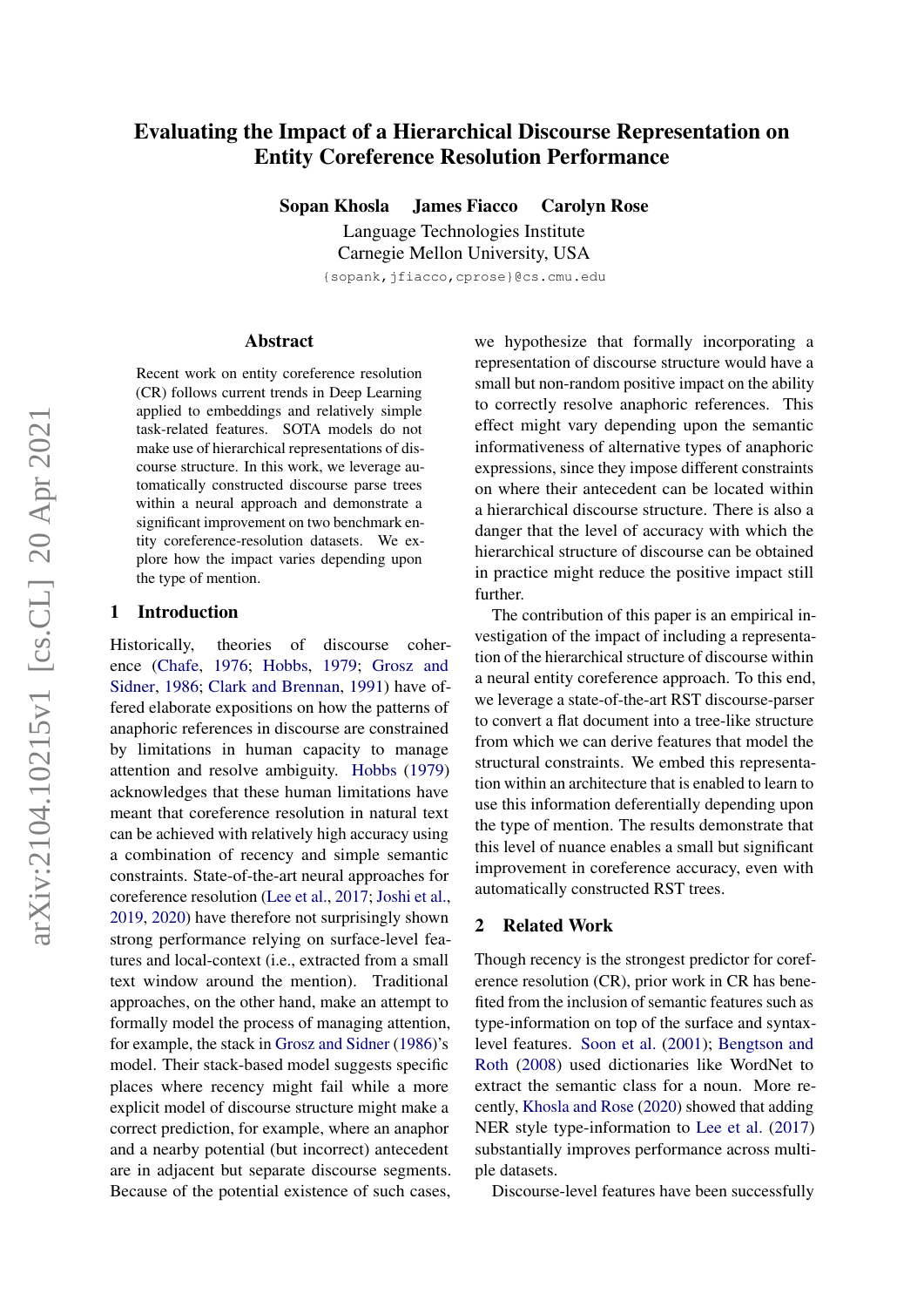<span id="page-1-0"></span>

Figure 1: Schematic diagram of our discourse-informed neural architecture. Discourse (yellow) and mention-type features (green) are concatenated with baseline features (blue) to obtain the mention-pair representation for scoring.

employed in multiple downstream NLP tasks like summarization [\(Louis et al.,](#page-5-3) [2010\)](#page-5-3), sentiment analysis [\(Somasundaran et al.,](#page-5-4) [2009\)](#page-5-4), and student writing evaluation [\(Burstein et al.,](#page-4-7) [2013\)](#page-4-7). For coreference resolution, [Cristea et al.](#page-4-8) [\(1999\)](#page-4-8) showed that the potential of natural language systems to correctly determine co-referential links, can be increased by exploiting the hierarchical structure of texts. Their discourse model was informed by Vein Theory [\(Fox,](#page-4-9) [1987\)](#page-4-9), which identifies chains of elementary discourse units, over discourse structure trees that are built according to the RST [\(Mann](#page-5-5) [and Thompson,](#page-5-5) [1987\)](#page-5-5) requirements. [Haghighi and](#page-4-10) [Klein](#page-4-10) [\(2010\)](#page-4-10) proposed an entity-centered model that leveraged discourse features like dependencyparse tree distance, sentence distance, and the syntactic positions (subject, object, and oblique) of the mention and antecedent to perform coreference.

In this work, we use [Yu et al.](#page-5-6) [\(2018\)](#page-5-6)'s RST parser to convert documents into RST discoursestructure trees [\(Mann and Thompson,](#page-5-5) [1987;](#page-5-5) [Taboada and Mann,](#page-5-7) [2006\)](#page-5-7). From these trees, we derive distance and coverage-based features to model the discourse-level structural constraints, which are passed as input to a neural-network based coreference resolver. To our knowledge, ours is the first work that tries to explicitly incorporate discourselevel constraints for coreference resolution in a neural setting.

#### 3 Model

In this section, we explain how we introduce discourse-level features into a neural CR system.

#### 3.1 Baseline

We leverage [Lee et al.](#page-5-0) [\(2017\)](#page-5-0) as our baseline. We replace the word-embeddings with a BERT encoder. A preprocessing step for CR is to identify the mentions within the text that need to be resolved. Following [Bamman et al.](#page-4-11) [\(2020\)](#page-4-11) and [Khosla and Rose](#page-5-2) [\(2020\)](#page-5-2), we remove this possible source of error from our evaluation of entity coreference accuracy by using gold-standard mentions.

The baseline model's prediction of coreference for a pair of mentions,  $\mathbf{S}(m_i, m_j)$ , is computed as follows. The representations of the two mentions  $m_i$  and  $m_j$  along with their element-wise product  $(m_i \odot m_j)$  and other features like distance between the mentions  $(d_m)$ , and distance between the sentences that contain the mentions  $(d_s)$ , are joined together and passed through a fully-connected layer (blue boxes in Figure [1\)](#page-1-0).

$$
mm_{ij} = [m_i; m_j; m_i \odot m_j; d_m; d_s; ...]
$$

$$
\mathbf{S}(m_i, m_j) = \mathbf{FC}(mm_{ij})
$$

#### 3.2 Incorporating Discourse-level Features

By incorporating a representation of the hierarchical discourse structure into the representation that is input to the neural model, we seek to add the capability for reasoning that is not possible in the baseline for each mention-pair  $(mm_{ij})$ . None of the features included in the baseline distinguish between pairs that occur within the same or different discourse segments, for example. The closest feature in the baseline that approximates documentlevel relationships is  $d_s$ , since it can be assumed that mentions are less likely to occur within the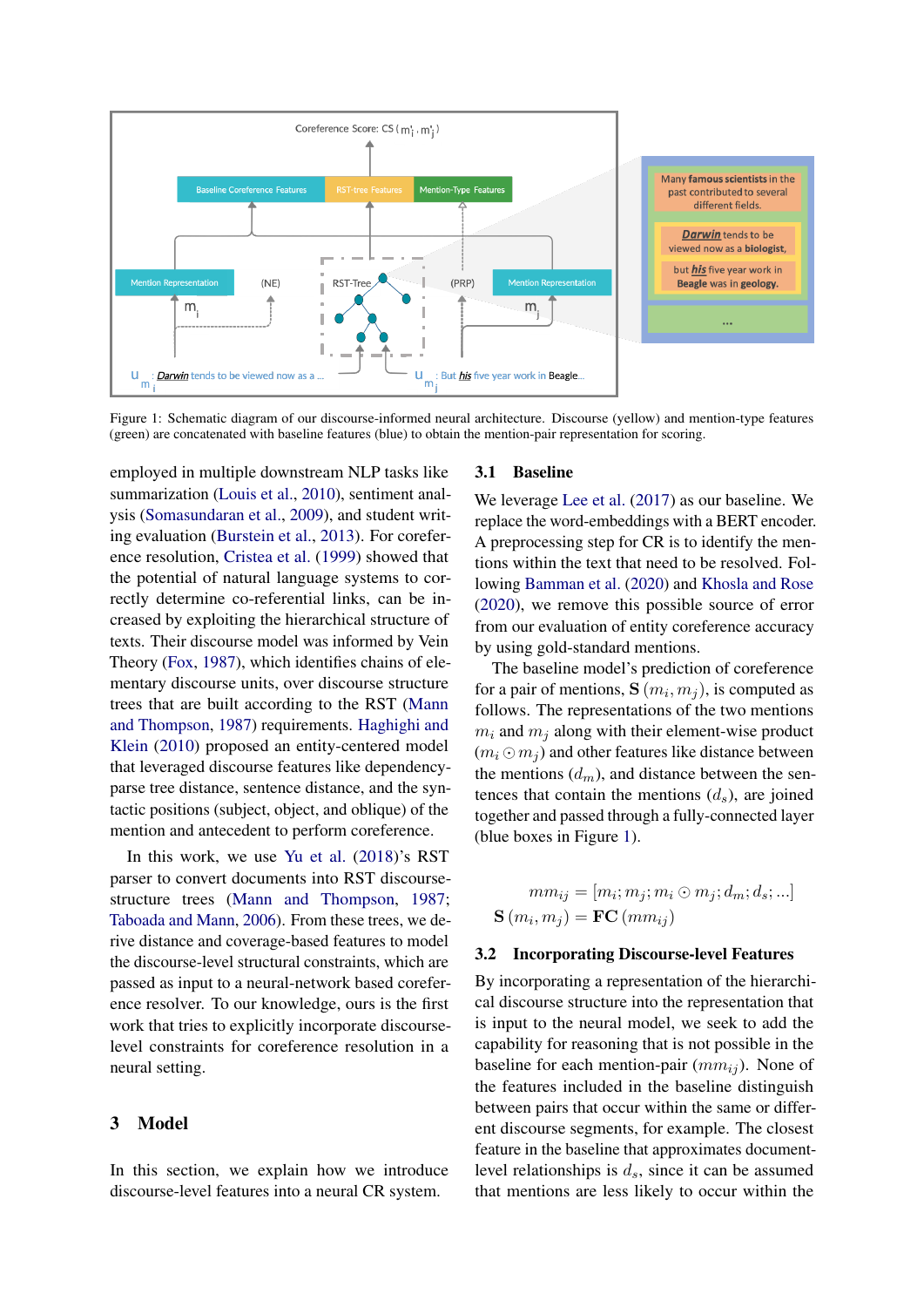same segment the further apart they are in the discourse. But this is not universally true.

RST [\(Mann and Thompson,](#page-5-5) [1987\)](#page-5-5) offers a theoretical framework in which documents can be parsed into trees that capture the hierarchical discourse structure of the text. In this work, we incorporate structural features from such discourse trees, obtained automatically from [Yu et al.](#page-5-6) [\(2018\)](#page-5-6). We concatenate three structural features, extracted from the discourse-tree of the document, with  $mm_{ii}$  to model these constraints (as shown in Figure [1\)](#page-1-0). We use binarized RST-trees to represent the discourse hierarchy and relationships within each document. Discourse-units identified by the parser occur at the leaves (l) of the output tree.

Consider the document under consideration doc and its RST-tree  $t_{doc}$ . For the current mention  $m_j$ and candidate mention  $m_i$ , and the position of the smallest discourse-unit they belong to in the tree  $(l_{u_{m_j}}$  and  $l_{u_{m_i}}$  respectively):

**DistLCA** ( $d_{lca}^{j}$ ) encodes the distance between  $l_{u_{m_j}}$  and  $LCA(l_{u_{m_i}}, l_{u_{m_j}})$ . This feature provides information about the amount of generality required to have the two mentions in the same discourse subtree. The smaller the *DistLCA*, the closer the two mentions are assumed to be in the discourse.

**LeafCoverageLCA** ( $lc_{lca}$ ) encodes the number of sentences that are covered by the discourse subtree with  $LCA(l_{u_{m_i}}, l_{u_{m_j}})$  as its root. This feature captures the coverage of the level of discourse that encloses both mentions. The larger the *LeafCoverageLCA*, the more the document area that needs to be covered to include both mentions.

**WordCoverageLCA** ( $wc<sub>lca</sub>$ ) encodes the number of words that are covered by the discourse subtree with  $LCA(l_{u_{m_i}}, l_{u_{m_j}})$  as its root. This feature is analogous to *LeafCoverageLCA* but operates on word-level rather than the discourse-unit-level.

#### 3.3 Mention Types and Cognitive Load

Across different types of anaphoric mentions, depending upon how much information about the antecedent is made apparent, there are differences with respect to the cognitive load imposed on the reader. Because this places differential constraints on the interpretation process, we hypothesize that enabling the model to learn different strategies depending upon the mention-type will be advantageous. We divide mentions into three types  $(type)$ motivated by the above-mentioned intuition: (i)

pronouns (low lexical information, high cognitive load on the reader), (ii) named-entities (already grounded mentions), and (iii) all other noun phrases. A mention is put in the second category if it contains at least one named-entity as predicted by an off-the-shelf NER system. $<sup>1</sup>$  $<sup>1</sup>$  $<sup>1</sup>$  To identify pro-</sup> nouns, we compare the mention against a manually curated list of English pronouns. Ultimately, the discourse and mention-type features are concatenated with  $mm_{ij}$  and passed through a fullyconnected layer for scoring (Figure [1\)](#page-1-0).

 $\mathbf{S}(m_i, m_j) = \mathbf{FC}([mm_{ij}; d_{lca}^j; lc_{lca}; wc_{lca}; type_j])$ 

# 4 Experimental Setup

In this section, we describe the datasets and evaluation metrics we use in our experiments.

#### 4.1 Datasets

We gauge the benefits of using RST-tree features on two state-of-the-art entity CR datasets discussed below. Since, our off-the-shelf RST parser [\(Yu](#page-5-6) [et al.,](#page-5-6) [2018\)](#page-5-6) is trained on news articles, the choice of datasets is motivated by the attempt at reducing the distribution shift between training and inference while ensuring that the parser was trained on different data than we are using for testing. We use the English subset of OntoNotes [\(Pradhan et al.,](#page-5-8) [2012\)](#page-5-8). The corpus contains multiple sub-genres ranging from news articles to telephone conversations. We also evaluate our approach on a subset of the RST sub-genre of the ARRAU corpus [\(Poesio et al.,](#page-5-9)  $2018$ ) (A-RST(gt)), which contains RST groundtruth parse-tree annotations in the RST Discourse-Treebank [\(Carlson et al.,](#page-4-12) [2003\)](#page-4-12). Following [Yu et al.](#page-5-6) [\(2018\)](#page-5-6), we keep 347 A-RST(gt) articles for training (out of which we set aside 22 articles for development), and 38 articles for testing. Although ARRAU also annotates bridging [\(Clark,](#page-4-13) [1975\)](#page-4-13) and abstract anaphora [\(Webber,](#page-5-10) [1991\)](#page-5-10), in this work, we only focus on entity anaphora.

#### 4.2 Evaluation Metrics

Both OntoNotes and A-RST(gt) are input to the system in the CoNLL 2012 format. We evaluate the systems on the F1-score for MUC, B3, and CEAF metrics using the CoNLL-2012 official scripts. However, we only show the average F1-score of the above-mentioned metrics in this

<span id="page-2-0"></span><sup>1</sup> https://demo.allennlp.org/named-entity-recognition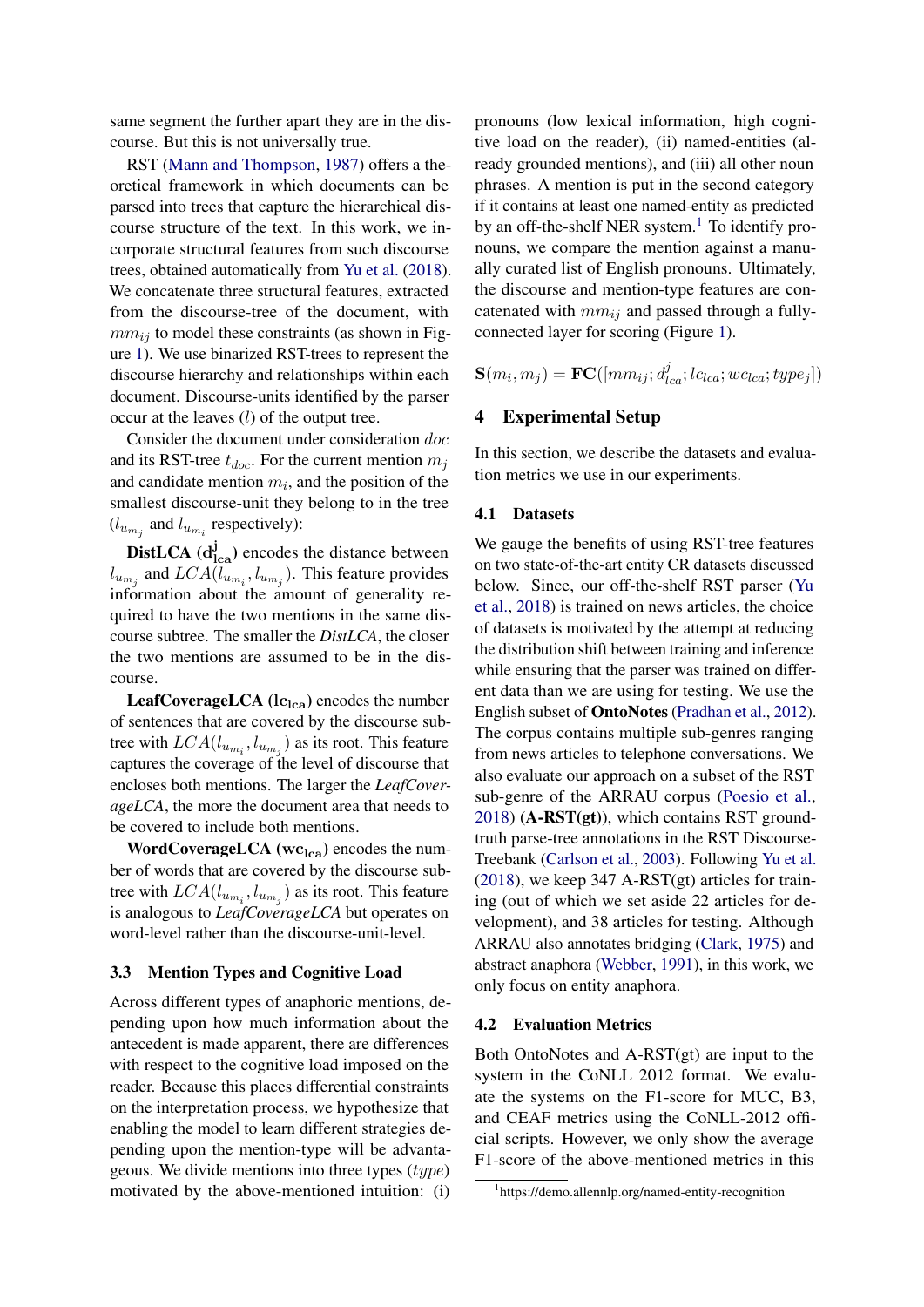<span id="page-3-2"></span>

| Model                      | <b>OntoNotes</b> | $A-RST(st)$ |
|----------------------------|------------------|-------------|
| Lee et al. (2017)          | 83.36            | 85.80       |
| + type                     | 83.70            | 85.95       |
| + disc                     | 83.63            | 86.19       |
| $+$ disc $+$ type          | 83.89            | 86.51       |
| $+$ disc(gt)               |                  | 86.41       |
| $+ disc(gt) + type$        |                  | 86.70       |
| $+$ disc(gt) + type $-d_s$ |                  | 86 66       |

Table 1: Performance (Avg. F1) of discourse-informed model variants (gold-mentions) on OntoNotes and A-RST(gt). Underlined numbers represent scores that are significantly different from the baseline ( $p < 0.01$ ).

paper for brevity. We report the mean score of 5 independent runs with different seeds.<sup>[3](#page-3-1)</sup>

### 5 Results

Ground-truth RST-Trees: To establish an upperbound for the improvement through introduction of the discourse-tree features, we use features extracted from ground-truth trees. We evaluate the upper-bound performance on A-RST(gt) as it contains documents with annotations for coreference as well as RST-structures. Our results show that incorporating ground-truth tree features along with the mention's type  $(+$  disc(gt) + type) gives a boost of 0.90 Avg. F1 ( $p < 0.01$ ) over the baseline (Table [1\)](#page-3-2), suggesting that discourse-level features are beneficial on A-RST(gt). Furthermore, we also find that removing  $d_s$  from this discourse-informed model does not cause a statistically-significant drop in performance. We believe that this happens because when discourse-structure features are included in the model, the signal from  $d_s$  becomes redundant and sub-optimal.

Predicted RST-Trees: In our second set of experiments we use discourse-trees extracted using [Yu](#page-5-6) [et al.](#page-5-6) [\(2018\)](#page-5-6)'s RST-parser. As shown in Table [1,](#page-3-2) adding predicted discourse-tree features improves over the baseline on both datasets, with A-RST(gt) corpus witnessing the highest absolute gain of 0.71 Avg. F1 points. Please note that the results are statistically significant with  $p < 0.01$ .<sup>[4](#page-3-3)</sup> The relative improvement on OntoNotes is smaller than A-RST(gt) (0.53 absolute Avg. F1 points). This could partially be explained by the fact that the

<span id="page-3-4"></span>

Figure 2: Distribution of  $d_{lca}$  for the three different categories of anaphoric mention-pairs.

RST-parser is trained on news articles, and therefore, might not generalize well on conversational sub-genres of OntoNotes like tc or bc.

Ablation Study: To evaluate the contribution of each feature separately, we also perform an ablation study (Table [1\)](#page-3-2). On A-RST(gt), we find that the type feature by itself does not provide a considerable boost over the baseline. Use of RST-tree based structural features, on the other hand, shows statistically significant improvements ( $p < 0.01$ ), however, the jump is small (from 85.80 to 86.19). Our final model which includes both RT-tree features and *type* gives the best results.  $+$  disc  $+$  type performs much better than  $+$  disc on both datasets (improvement of 0.32 Avg. F1 points on A-RST(gt) and 0.26 points on Onto) suggesting that the use of type as a feature enhances the discriminative power of discourse-tree features.

Mention Type Analysis: To study the influence of different mention-types on the discriminative power of discourse features, we analyze the distribution of  $d_{lca}$  across different mention-pair categories in the A-RST(gt) training set.

*Setup.* To this end, we firstly extract relevant coreferent mention-pairs from the ground-truth clusters. To create a pair for each mention  $m_i$ , we choose the mention  $m_i$  that belongs to the same cluster  $(C)$  as  $m_j$ , occurs before it in the document  $(i < j)$ , and is the closest instance of C to  $m<sub>i</sub>$ . Pairs created using this algorithm do not have other supporting mentions from the same cluster in between them. We then extract three types of mention-pairs from these relevant pairs for our analysis: (i)  $m_i$ is a pronoun and  $m_i$  is not a pronoun (PRP-N); (ii)  $m_j$  contains a named entity and  $m_i$  is not a pronoun (NE-N); and (iii)  $m_j$  is neither a pronoun

<span id="page-3-0"></span> $2$ We leave the evaluation of the impact of including RST structural features in the end-to-end CR setting as future work.

<span id="page-3-1"></span> $3$ Refer to Appendix A for hyperparameter values and Appendix B for detailed results.

<span id="page-3-3"></span><sup>&</sup>lt;sup>4</sup>We performed a one-tailed t-test to evaluate significance.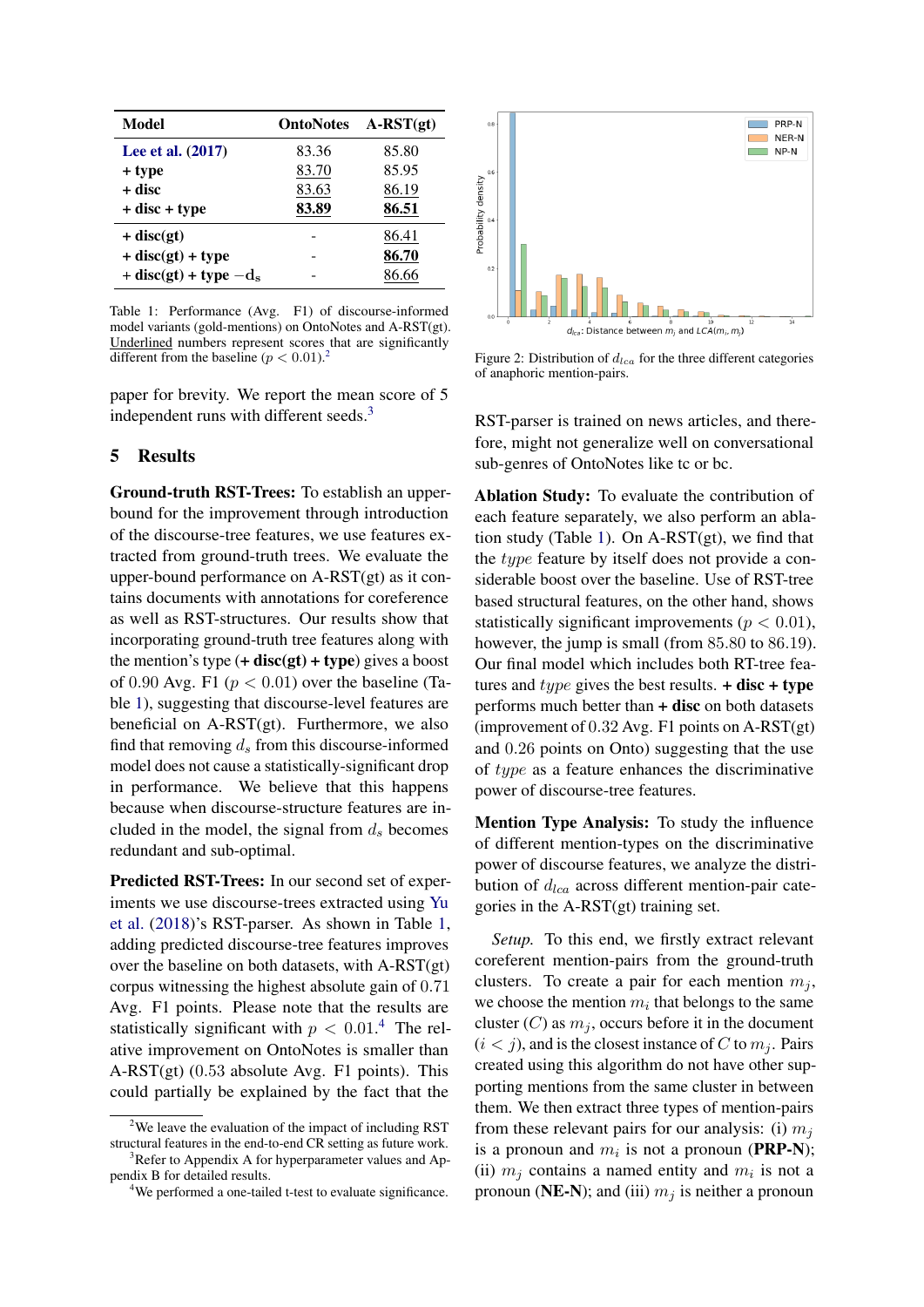nor contains a named entity,  $m_i$  is not a pronoun, and  $m_i, m_j$  have no lexical overlap (**NP-N**).

*Results.* Figure [2](#page-3-4) shows that there is indeed a dependence between  $d_{lca}$  and mention-pair type. Most of the PRP-N pairs have a  $d_{lca} < 5$  even though the the full RST-tree of a document can be as deep as 24 levels. This corroborates our intuition that anaphors with higher ambiguity occur closer to their antecedents in the discourse. For NP-N, we find that 90% of the pairs have  $d_{lca} < 8$ , whereas,  $d_{lca}$  can go as large as 10 for NE-N. This trend explains, at least partially, the difference between the performance of discourse-informed models with and without the mention-type feature.

### 6 Conclusion

In this paper, we show that a representation of hierarchical discourse structure is beneficial for entity coreference resolution. Our proposed discourseinformed model observes small but statistically significant improvements over a state-of-the-art neural baseline on two coreference resolution datasets. Our analysis shows that the impact of the representation on performance is related to the cognitive load imposed by the type of anaphoric mention.

While the model proposed in this work could serve as a useful baseline for the benefits of including discourse structure-based features in neural coreference resolution models, we realize that there is potential for achieving additional improvements by including more complex constraints (e.g. Right Frontier Constraint [\(Asher et al.,](#page-4-14) [2003\)](#page-4-14)). We plan to study the affect of such features in future work.

### Acknowledgements

We thank the anonymous NAACL reviewers for their insightful comments. We are also grateful to the members of the TELEDIA group at LTI, CMU for the invaluable feedback. This work was funded in part by NSF grants 1949110, 1822831, 1546393, and funding from Dow Chemical.

#### References

- <span id="page-4-14"></span>Nicholas Asher, Nicholas Michael Asher, and Alex Lascarides. 2003. *Logics of conversation*. Cambridge University Press.
- <span id="page-4-11"></span>David Bamman, Olivia Lewke, and Anya Mansoor. 2020. An annotated dataset of coreference in english literature. In *Proceedings of The 12th Language Resources and Evaluation Conference*, pages 44–54.
- <span id="page-4-6"></span>Eric Bengtson and Dan Roth. 2008. Understanding the value of features for coreference resolution. In *Proceedings of the 2008 Conference on Empirical Methods in Natural Language Processing*, pages 294– 303.
- <span id="page-4-7"></span>Jill Burstein, Joel Tetreault, and Martin Chodorow. 2013. Holistic discourse coherence annotation for noisy essay writing. *Dialogue & Discourse*, 4(2):34–52.
- <span id="page-4-12"></span>Lynn Carlson, Daniel Marcu, and Mary Ellen Okurowski. 2003. Building a discourse-tagged corpus in the framework of rhetorical structure theory. In *Current and new directions in discourse and dialogue*, pages 85–112. Springer.
- <span id="page-4-0"></span>Wallace Chafe. 1976. Givenness, contrastiveness, definiteness, subjects, topics, and point of view. *Subject and topic*.
- <span id="page-4-13"></span>H. H. Clark. 1975. Bridging. In *Proceedings of TIN-LAP*.
- <span id="page-4-3"></span>Herbert H Clark and Susan E Brennan. 1991. Grounding in communication. *Perspectives on socially shared cognition*.
- <span id="page-4-8"></span>Dan Cristea, Nancy Ide, Daniel Marcu, and Valentin Tablan. 1999. Discourse structure and co-reference:<br>An empirical study. In *The relation of dis-*In *The relation of discourse/dialogue structure and reference*.
- <span id="page-4-9"></span>Barbara A. Fox. 1987. *[Discourse Structure and](https://doi.org/10.1017/CBO9780511627767) [Anaphora: Written and Conversational English](https://doi.org/10.1017/CBO9780511627767)*. Cambridge Studies in Linguistics. Cambridge University Press.
- <span id="page-4-2"></span>Barbara Grosz and Candace L Sidner. 1986. Attention, intentions, and the structure of discourse. *Computational linguistics*.
- <span id="page-4-10"></span>Aria Haghighi and Dan Klein. 2010. Coreference resolution in a modular, entity-centered model. In *Human Language Technologies: The 2010 Annual Conference of the North American Chapter of the Association for Computational Linguistics*, pages 385– 393.
- <span id="page-4-1"></span>Jerry R Hobbs. 1979. Coherence and coreference. *Cognitive science*, 3(1):67–90.
- <span id="page-4-5"></span>Mandar Joshi, Danqi Chen, Yinhan Liu, Daniel S Weld, Luke Zettlemoyer, and Omer Levy. 2020. Spanbert: Improving pre-training by representing and predicting spans. *Transactions of the Association for Computational Linguistics*, 8:64–77.
- <span id="page-4-4"></span>Mandar Joshi, Omer Levy, Luke Zettlemoyer, and Daniel S Weld. 2019. Bert for coreference resolution: Baselines and analysis. In *Proceedings of the 2019 Conference on Empirical Methods in Natural Language Processing and the 9th International Joint Conference on Natural Language Processing (EMNLP-IJCNLP)*, pages 5807–5812.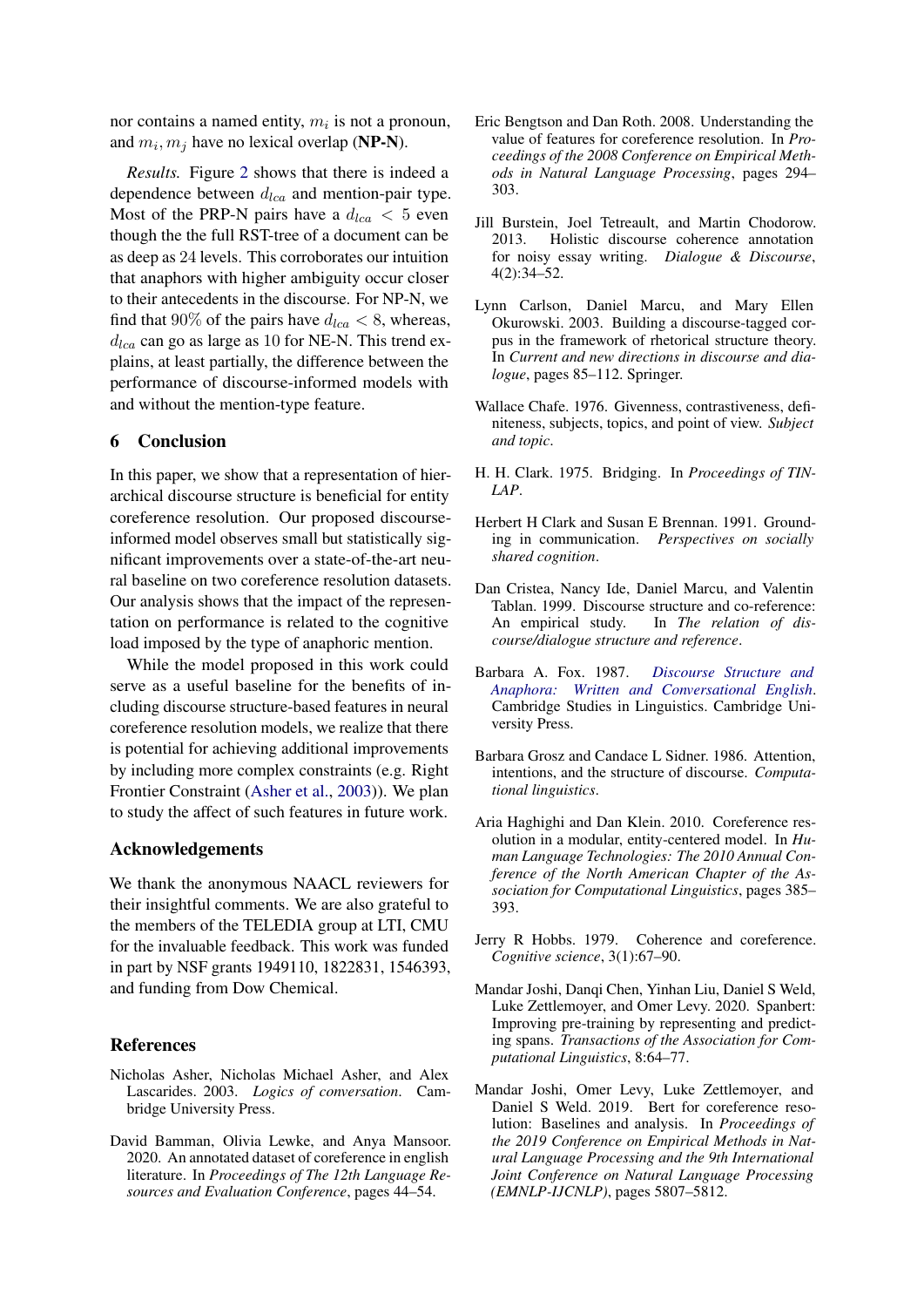- <span id="page-5-2"></span>Sopan Khosla and Carolyn Rose. 2020. Using type information to improve entity coreference resolution. In *Proceedings of the First Workshop on Computational Approaches to Discourse*, pages 20–31.
- <span id="page-5-0"></span>Kenton Lee, Luheng He, Mike Lewis, and Luke Zettlemoyer. 2017. End-to-end neural coreference resolution. In *Proceedings of the 2017 Conference on Empirical Methods in Natural Language Processing*, pages 188–197.
- <span id="page-5-3"></span>Annie Louis, Aravind Joshi, and Ani Nenkova. 2010. Discourse indicators for content selection in summarization. In *Proceedings of the SIGDIAL 2010 Conference*, pages 147–156.
- <span id="page-5-5"></span>William C Mann and Sandra A Thompson. 1987. *Rhetorical structure theory: A theory of text organization*. University of Southern California, Information Sciences Institute Los Angeles.
- <span id="page-5-9"></span>Massimo Poesio, Yulia Grishina, Varada Kolhatkar, Nafise Sadat Moosavi, Ina Roesiger, Adam Roussel, Fabian Simonjetz, Alexandra Uma, Olga Uryupina, Juntao Yu, et al. 2018. Anaphora resolution with the arrau corpus. In *Proceedings of the First Workshop on Computational Models of Reference, Anaphora and Coreference*, pages 11–22.
- <span id="page-5-8"></span>Sameer Pradhan, Alessandro Moschitti, Nianwen Xue, Olga Uryupina, and Yuchen Zhang. 2012. Conll-2012 shared task: Modeling multilingual unrestricted coreference in ontonotes. In *Joint Conference on EMNLP and CoNLL - Shared Task*, CoNLL '12, page 1–40, USA. Association for Computational Linguistics.
- <span id="page-5-4"></span>Swapna Somasundaran, Galileo Namata, Janyce Wiebe, and Lise Getoor. 2009. Supervised and unsupervised methods in employing discourse relations for improving opinion polarity classification. In *Proceedings of the 2009 Conference on Empirical Methods in Natural Language Processing*, pages 170– 179.
- <span id="page-5-1"></span>Wee Meng Soon, Hwee Tou Ng, and Daniel Chung Yong Lim. 2001. A machine learning approach to coreference resolution of noun phrases. *Computational linguistics*, 27(4):521–544.
- <span id="page-5-7"></span>Maite Taboada and William C Mann. 2006. Applications of rhetorical structure theory. *Discourse studies*, 8(4):567–588.
- <span id="page-5-10"></span>Bonnie Lynn Webber. 1991. Structure and ostension in the interpretation of discourse deixis. *Language and Cognitive processes*, 6(2):107–135.
- <span id="page-5-6"></span>Nan Yu, Meishan Zhang, and Guohong Fu. 2018. Transition-based neural rst parsing with implicit syntax features. In *Proceedings of the 27th International Conference on Computational Linguistics*, pages 559–570.

# Appendix

### A Hyperparameters

| <b>Hyperparameter</b>     | Value      |  |  |
|---------------------------|------------|--|--|
| <b>BERT</b>               | base-cased |  |  |
| <b>BERT</b> weights       | freeze     |  |  |
| BiLSTM hidden dim         | 200        |  |  |
| $d_{lca}$ embedding-size  | 20         |  |  |
| $lc_{lca}$ embedding-size | 20         |  |  |
| $wc_{lca}$ embedding-size | 20         |  |  |
| $type$ embedding-size     | 20         |  |  |
| FC-layer 1 size           | 150        |  |  |
| FC-layer 2 size           | 150        |  |  |
| Dropout                   | 0.2        |  |  |

Table 2: Hyperparameter values for our model. Reader is referred to [https://github.com/dbamman/](https://github.com/dbamman/lrec2020-coref) [lrec2020-coref](https://github.com/dbamman/lrec2020-coref) for the implementation of the baseline model.

# B Detailed Results

| Model                    | <b>OntoNotes</b> |                |             | $A-RST(gt)$ |                |             |
|--------------------------|------------------|----------------|-------------|-------------|----------------|-------------|
|                          | <b>MUC</b>       | B <sup>3</sup> | <b>CEAF</b> | <b>MUC</b>  | B <sup>3</sup> | <b>CEAF</b> |
| Lee et al. (2017)        | 90.8             | 82.3           | 77.1        | 79.0        | 89.0           | 89.3        |
| + type                   | 91.1             | 82.7           | 77.3        | 79.3        | 89.0           | 89.4        |
| + disc                   | 91.0             | 82.5           | 77.4        | 79.5        | 89.2           | 89.7        |
| $+$ disc $+$ type        | 91.2             | 82.7           | 77.8        | 79.7        | 89.7           | 90.1        |
| $-d_{s}$                 | ۰                |                |             | 79.4        | 88.5           | 89.3        |
| $-d_s$ + disc(gt) + type |                  |                |             | 80.2        | 89.6           | 90.2        |
| $+$ disc(gt)             | ۰                | -              |             | 79.8        | 89.5           | 89.9        |
| $+$ disc(gt) + type      |                  |                |             | 80.2        | 89.8           | 90.1        |

Table 3: Detailed Performance (F1 score) of discourse-informed model variants (gold-mentions) on OntoNotes and A-RST(gt).

# C Results on Validation Set

| Model               | <b>OntoNotes</b> | $A-RST(gt)$ |
|---------------------|------------------|-------------|
| Lee et al. (2017)   | 83.42            | 85.98       |
| + type              | 84.01            | 86.15       |
| + disc              | 83.91            | 86.40       |
| $+$ disc $+$ type   | 84.38            | 86.74       |
| $+$ disc(gt)        |                  | 86.68       |
| $+$ disc(gt) + type |                  | 87.02       |

Table 4: Performance (Avg. F1) of discourse-informed model variants (gold-mentions) on OntoNotes and A-RST(gt) validation set.

### D Computational Infrastructure

All our experiments are performed on a single Nvidia GeForce GTX 1080 Ti GPU. Training took